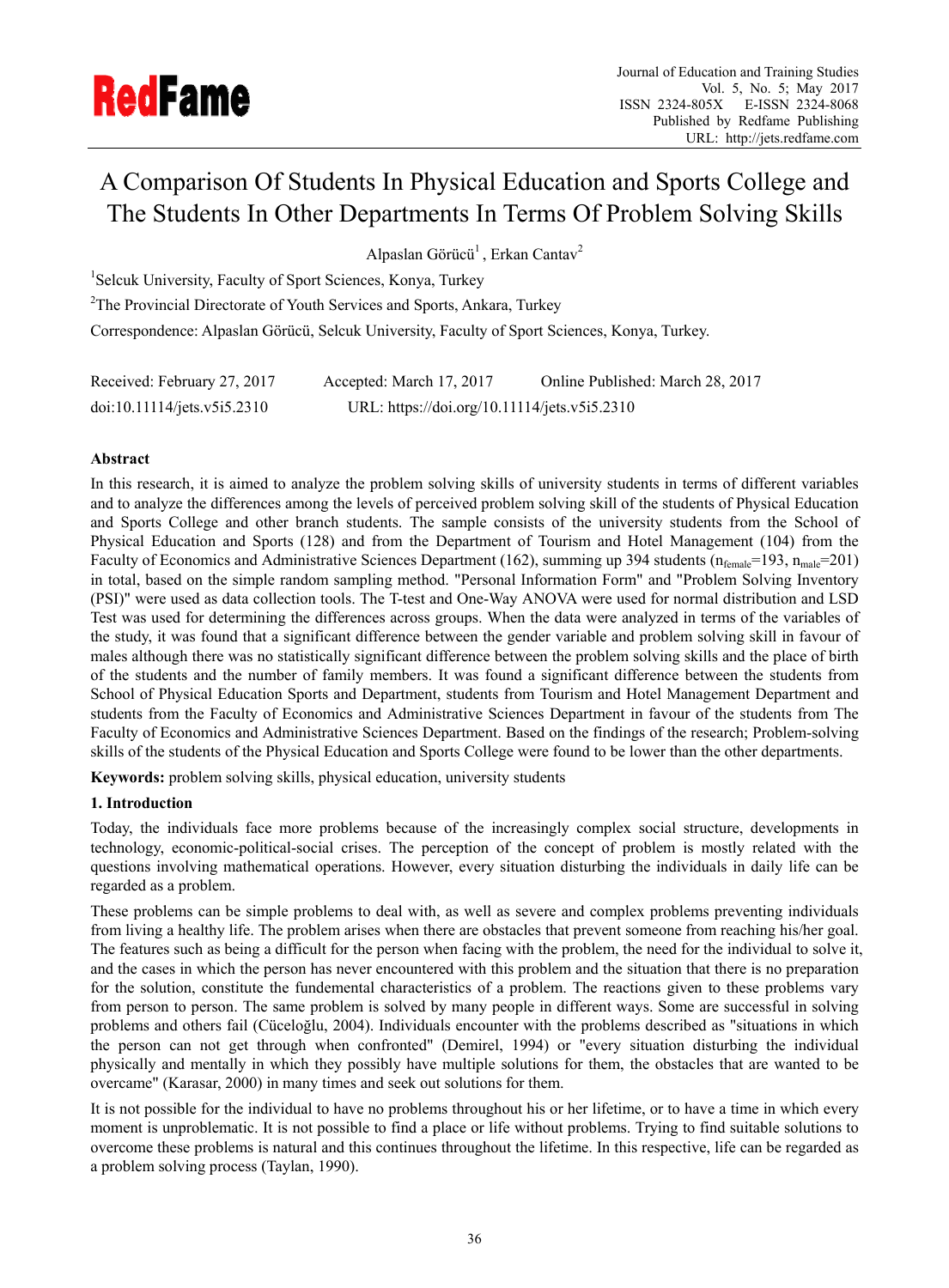Problem-solving skills are the level of the skill to get the rules that can be used to prepare a solution by combining them properly in a way that can be used for solution (Bilen, 1999). Problem-solving skills are to understand and limit the problematic case, choose the appropriate method for solution, to develop the skills for using this method and analyzing the results when confronted with the problem (Ocak & Eğmir, 2014). Problem solving skills are scientific processes that take place for an aim. They can be regarded as choosing the materials and behaviors that are effective to achieve and providing the appropriate ones that can be used (Demirel, 1994).

Problem-solving skill what is inherited by genes develops later with the contribution of education and experience. Problem solving requires time, effort, power and research. It is integrative because it is related with values, needs, goals, beliefs, skills, habits and behaviors and at the same time integrates factors such as creative thinking, intelligence, emotion, will and action. The problem-solving skill of the individual develops and brings the person to maturity (Taylan, 1990).

Problem-solving skills help individual to adjust himself/herself to the environment in which both individual and the group with him/her. For this reason, people need to learn to solve problems so that they can adapt to the environment they live in. Some problems have definite solutions or correct answers, but some have no precise solutions. The solution of such problems necessitates interdisciplinary knowledge, integrative thinking and creativity (Senemoğlu, 2004).

One of the most basic skills which should be gained by students in the renewed programs in other fields/departments as well as in physical education and sports colleges in our country is "problem solving skills". Problem solving is taught since childhood, and problem solving skills are being developed during school years (Miller & Nunn, 2001; Çam & Tümkaya, 2006; Serin, Serin & Saygılı, 2010). Training programs of the universities are effective in bringing these skills to students. Therefore, it is important to determine the level of problem solving skills of university students in different departments / areas.

In addition, the fact that the active participation of the students in physical education and sports colleges in sportive activities is higher than the university students in other departments/fields, is important in terms that the role of sport in problem solving skill can be partially revealed. It is mentioned that there are many variables affecting the sportive performance efficiency. It can be said that one of these factors is the problem solving skill. The mental state and performance of the athletes are closely related to their level of problem solving skills. The situation that an athlete exercises too much or has a very high condition, is not enough for him/her to be successful. The athlete, who can get the right decisions as soon as possible, can gain an advantage to reach success more quickly.

Therefore, the athlete's problem-solving skills can be considered as an important factor in achieving success. If the effects of sportive activities on personality are also generalized; it can be said that they enable them to make them to speed up the socialization process by improving athlete-coach relationships, to channell aggression in a natural way or in accordance with social rules, to develop courage with extreme sports, as well as leadership skills and self-confidence, communication skills, fighting spirit, cooperation skills with team sports, self-discipline (Başer, 1986).

It is revealed that the individuals who see themselves as self-sufficient in problem solving skills, have higher self-esteem than the ones who do not see themselves as self-sufficient and use more appropriate methods in academic terms in a variety of studies in which problem-solving skills were investigated (Akbağ, 2000; Güven & Akyüz, 2001; Korkut, 2002; Şahin & Özbay, 2003; Katkat, 2003; Bozkurt, Serin & Erman, 2004; Corner, 2004; Saracaloğlu, Serin & Bozkurt, 2005; Öztürk, Sayar, Uhurad & Tüzün, 2005; Çilingir, 2006; İnce & Şen, 2006; Germi & Sunay, 2006; Genç & Kalafat, 2007; Türkçapar, 2009; Küçükkaragöz, Deniş, Ersoy & Karataş, 2009; Kuru & Karabulut, 2009; Bezci, 2010; Uslu & Girgin, 2010; Yavuz, Arslan & Gülten, 2010; Aylar & Aksin, 2011; Yenice, 2011; Pulur, Karabulut & Koç, 2012; Kolayiş, Turan & Ulusoy, 2012; Kuloğlu & Arı, 2014).

Those who know how to use problem-solving skills effectively from the moment they start work, and those who do know what to do in case of ambiguous situations, can easily and effectively solve the problems (whether the source of the problems are resulted from their actions or not) they encounter in their professional and civil life. University students should display a fortitude to obstacles in their life after graduation and should use problem-solving skills appropriately in order to be successful in their professional lives.

It is of having importance to examine the problem-solving skills of physical education and sport college students and other university students due to their role as a good model in the future, to have a qualified job and the role of improving creativity and social skills, based on the information provided above.

In this context, the aim of the study is to analyze the problem-solving skills of university students in terms of various variables and to analyze the difference between the levels of perceived levels of problem-solving skills of the students of the Physical Education School and the other branch students.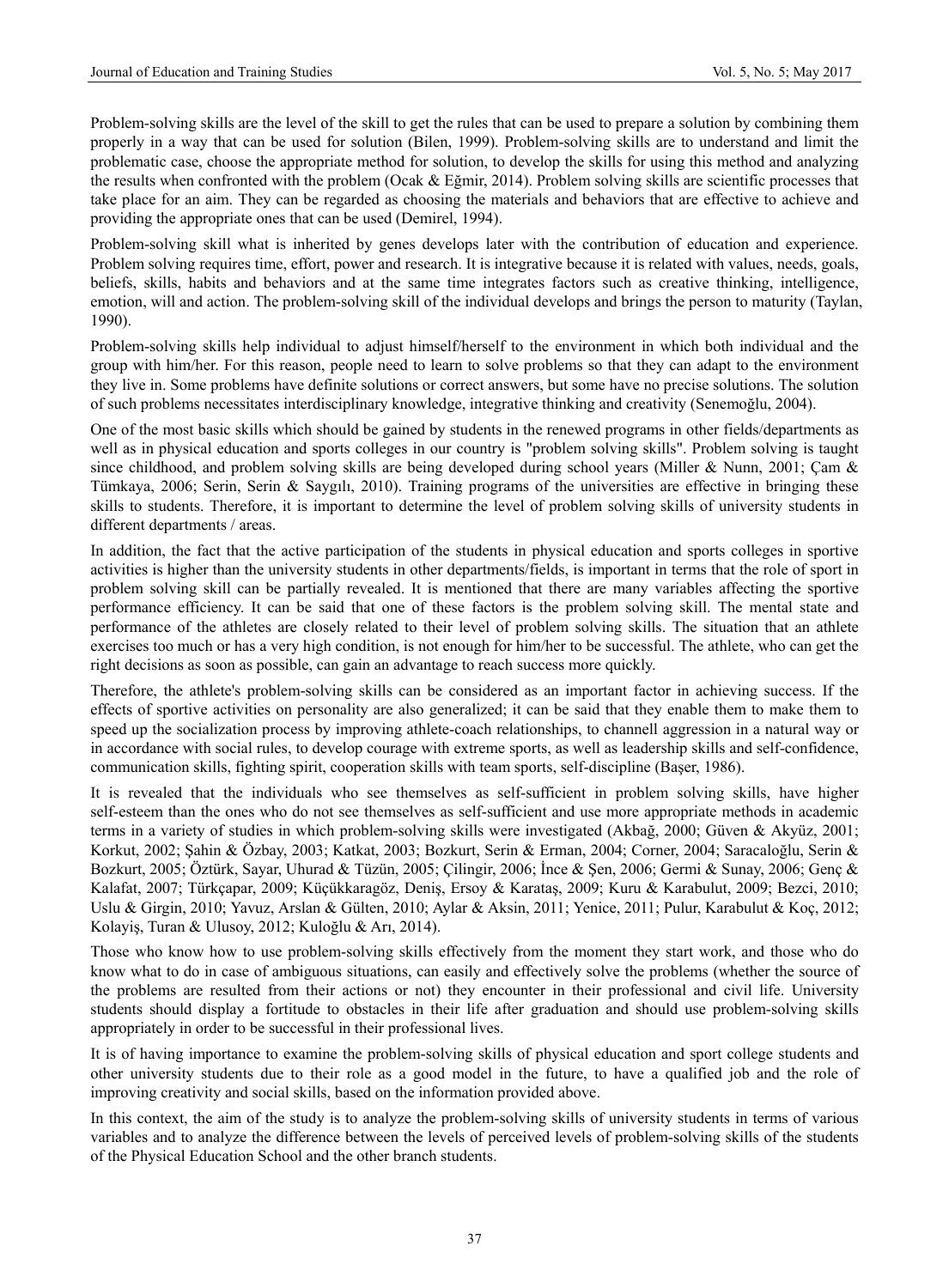# **2. Material and Method**

The study was a descriptive study and it was conducted to a total of 394 students (193 of them are female and 201 of them are male), who were studying at Gazi University in the academic year of 2015-2016**.** 

#### *2.1 Sample*

Target sample of the study consist of the students in Gazi University and the sample consists of 128 volunteer students from the Faculty of Physical Education and Sports, 162 students from the Faculty of Economics and Administrative Sciences and 104 volunteer students from the Tourism and Hotel Management Department determined by simple random sampling method.

### *2.2 Data Collection Tools*

"Personal Information Form" and "Problem Solving Inventory" were used as data collection tool.

### 2.2.1 Personal Information Form

In the first part of the questionnaire includes variables (regarding gender, place of birth and number of family members) for the personal information of the students participating in the survey.

### 2.2.2 Problem Solving Inventory (PSI)

It was developed by Heppner & Petersen (1982) to determine how individuals perceive themselves in terms of their competency to solve problems by taking the problem-solving steps such as "general orientation", "definition of problem", "alternative generation", "decision making" and "evaluation" into consideration. It is adapted into Turkish by Taylan (1990) with Savaşır & Şahin (1997). The scale is a Likert type 6-point scale consisting of 14 negative items with a total of 35 items.

The number 1 is assigned to the response "always act like this", the number 2 is assigned for the response as "mostly act like this", the number 3 is assigned for the response as "often act like this", the number 4 is assigned for the response as "occasionally act like this", the number 5 is assigned to the response as "seldomly act like this", the number 6 is assigned to the response as "never act like this". 14 items are reversely scored quesitons in the scale while the total number of other questions is 21. The lowest score for the entire scale is 32, the highest score is 192 (Taylan, 1990; Keleş, 2000). The high values of the total scores obtained from the whole scale indicates that the individual perceives himself as inadequate in problem solving skills. In the statistical evaluations of the data obtained from the scale in the study, the total score of PSI was used and no studies were done about the subgroups of the scale.

The Cronbach Alpha internal consistency coefficient of the adapted version of the scale was found to be .88 and it is found between .59 and .78 for the subdimensions (Savaşır & Şahin, 1997). The Cronbach alpha values found in different studies on the reliability of the scale are between 0.73 and 0.94 (Taylan, 1990; Keleş, 2000). In this study, the Cronbach alpha value for the PSI was calculated as 0.87 from the results obtained by the scale.

The necessary concents were taken from the institutions concerned with the research. Before the application, explanations were made by the researchers about the purpose of researches and how to fill in the questionnaires, and the study is based on the voluntary the participation of the students.

#### *2.3 Analysis of Data*

The data was analyzed with SPSS 21.0 computer package program, and the arithmetic mean and standard deviation of all parameters were calculated. The "Single Sample Kolmogorov-Smirnov" test was performed to determine the homogeneity of tests fot the data and it was determined that the data showed a normal distribution. One-way analysis of variance (ANOVA) test was used to compare the problem-solving skills of the groups, the place of birth of the sample group and the monthly income of the families, and the LSD (Least Significant Difference) test was used to determine the source of the significant difference. The problem-solving abilities of the sample group were compared with the "independent t" test. P <0.05 level were accepted as significant for the research.

# **3. Results**

#### *3.1 Descriptive Statistics*

In Table 1, statistical analyzes of the students participating in the research were given in terms of department and gender.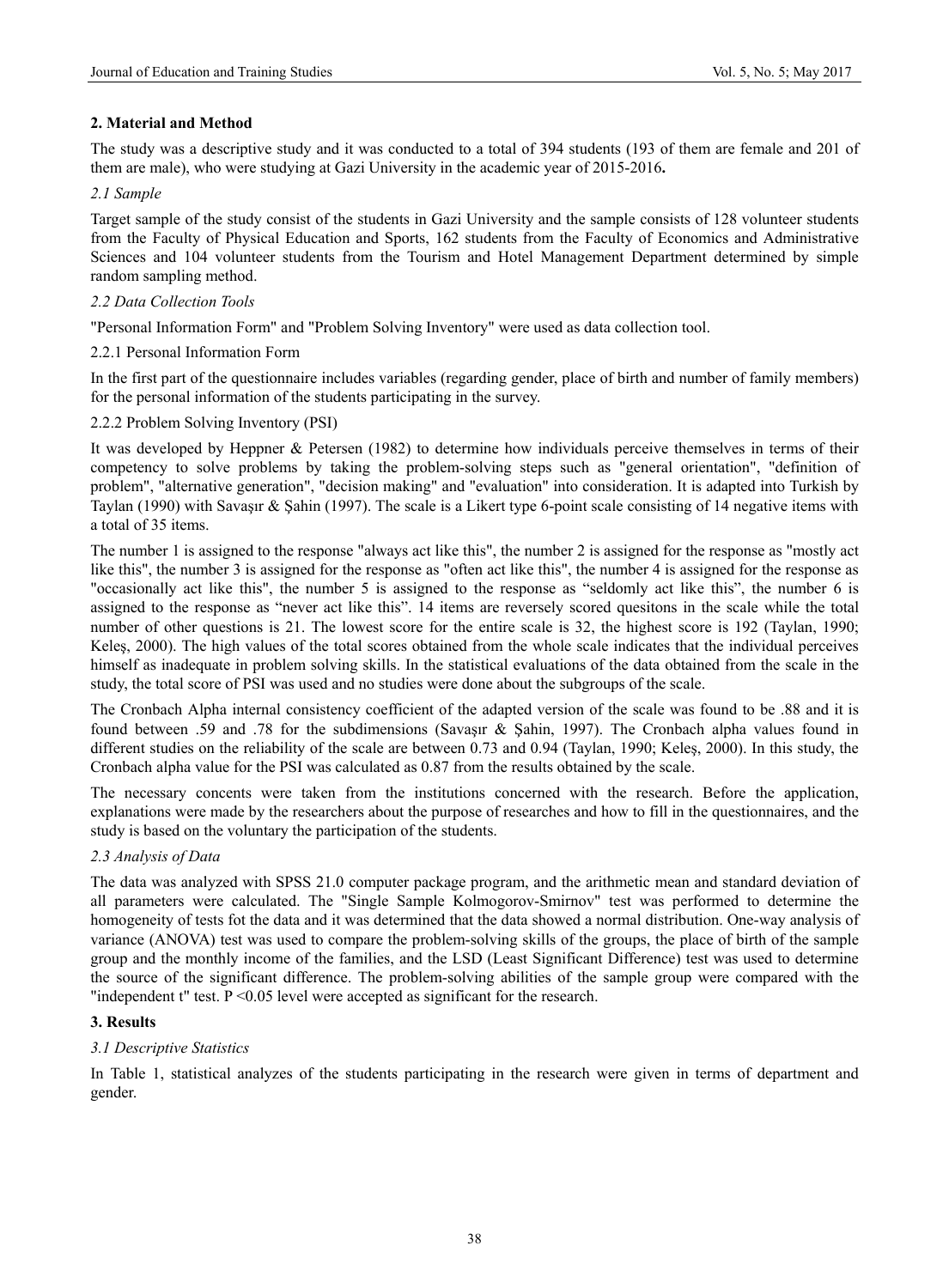| Table 1. Distribution of students in terms of their department and gender |  |  |
|---------------------------------------------------------------------------|--|--|
|---------------------------------------------------------------------------|--|--|

|                                                  |               | Gender |        | Total |  |
|--------------------------------------------------|---------------|--------|--------|-------|--|
| Departments                                      |               | Male   | Female |       |  |
| Physical Education and Sports College            |               | 67     | 61     | 128   |  |
|                                                  |               | 52.3   | 47,7   | 100   |  |
| Faculty of Economics and Administrative Sciences |               | 85     | 77     | 162   |  |
|                                                  |               | 52.5   | 47,5   | 100   |  |
|                                                  | N             | 49     | 55     | 104   |  |
| Tourism and Hotel Management Department          |               | 47.1   | 52.9   | 100   |  |
| Total                                            | N             | 201    | 193    | 394   |  |
|                                                  | $\frac{0}{0}$ | 51     | 49     | 100   |  |

In Table 1, 52.3% of the students in the Physical Education and Sports College who participated in the survey are male and 47.7% are female. 52.5% of the students of the Faculty of Economics and Administrative Sciences are male and 47.5% are females. 47.1% of the students in the Tourism and Hotel Management Department are male and 52.9% are female. 51% of the participants were male and 49% were female overall.

Table 2. Distribution of students in terms of their place of birth

| Departments                                      |               | Place of Birth |      |          | Total    |     |
|--------------------------------------------------|---------------|----------------|------|----------|----------|-----|
|                                                  |               | Village        | Town | District | Province |     |
| Physical Education and Sports College            |               | 25             | 22   | 36       | 45       | 128 |
|                                                  |               | 19.5           | 17.5 | 28,1     | 35,2     | 100 |
|                                                  |               | 43             | 47   | 31       | 41       | 162 |
| Faculty of Economics and Administrative Sciences | $\frac{0}{0}$ | 26.5           | 29,0 | 19.1     | 25,3     | 100 |
|                                                  |               | 21             | 20   | 29       | 34       | 104 |
| Tourism and Hotel Management Department          | $\frac{0}{0}$ | 20.2           | 19,2 | 27.9     | 32.7     | 100 |
| Total                                            |               | 89             | 89   | 96       | 120      | 394 |
|                                                  | $\frac{0}{0}$ | 22.6           | 22.6 | 24.4     | 30,5     | 100 |

In Table 2, 19.5% of the students participated in the survey in the Physical Education and Sports College, are from villages, 17.2% of them are from towns, 28.1% of them are from the districts and 35.2% of them were born in province (metropolitan cities). 26.5% of the students participated in the survey in the Faculty of Economics and Administrative Sciences, are from villages, 29% of them are from towns, 19.1% of them are from the districts and 25.3% of them were born in province / metropolitan cities. 20.2% of the students participated in the survey in the Tourism and Hotel Management Department, are from villages, 19.2% of them are from towns, 27.9% of them are from the districts and 32.7% of them were born in province / metropolitan cities. In general respect, 22.6% of the students participated in the survey are from villages, 22.6% of them are from towns, 24.4% of them are from the districts and 30.5% of them were born in province (metropolitan cities).

In Table 3, 31,2%, of the Physical Education and Sports College students participated in the research have 1-3 individuals in their family, 53,9% of them have 4-5 individuals, 10,2% of them have 6-7 individuals, 4,7% of them have 8 and above individuals in their family. 37% of the Faculty of Economics and Administrative Sciences students participated in the research have 1-3 individuals in their family, 43,8% of them have 4-5 individuals, 11,1% of them have 6-7 individuals, 8% of them have 8 and above individuals in their family. 35.6%, of the Faculty of the Tourism and Hotel Management students participated in the research have 1-3 individuals in their family, 51% of them have 4-5 individuals, 9,6% of them have 6-7 individuals, 3,8% of them have 8 and above individuals in their family. In general, 34.8%, of the students participated in the research have 1-3 individuals in their family, 49% of them have 4-5 individuals, 10,4% of them have 6-7 individuals, 5,8% of them have 8 and above individuals in their family.

Table 3. Distribution of of the students according to the number individuals in their family

|                                                  |               | Number of Family Members |         |         |             | Total |  |
|--------------------------------------------------|---------------|--------------------------|---------|---------|-------------|-------|--|
| Departments                                      |               | 1-3                      | $4 - 5$ | $6 - 7$ | 8 and above |       |  |
|                                                  |               | 40                       | 69      | 13      |             | 128   |  |
| Physical Education and Sports College            | $\frac{0}{0}$ | 31,2                     | 53.9    | 10.2    | 4.7         | 100   |  |
|                                                  |               | 60                       |         | 18      |             | 162   |  |
| Faculty of Economics and Administrative Sciences | $\frac{0}{0}$ | 37.0                     | 43.8    | 11.1    | 8.0         | 100   |  |
| Tourism and Hotel Management Department          |               | 37                       | 53      | 10      |             | 104   |  |
|                                                  | $\frac{0}{0}$ | 35.6                     | 51,0    | 9,6     | 3,8         | 100   |  |
| Total                                            |               | 137                      | 193     | 41      | 23          | 394   |  |
|                                                  | $\frac{0}{0}$ | 34.8                     | 49.0    | 10.4    |             | 100   |  |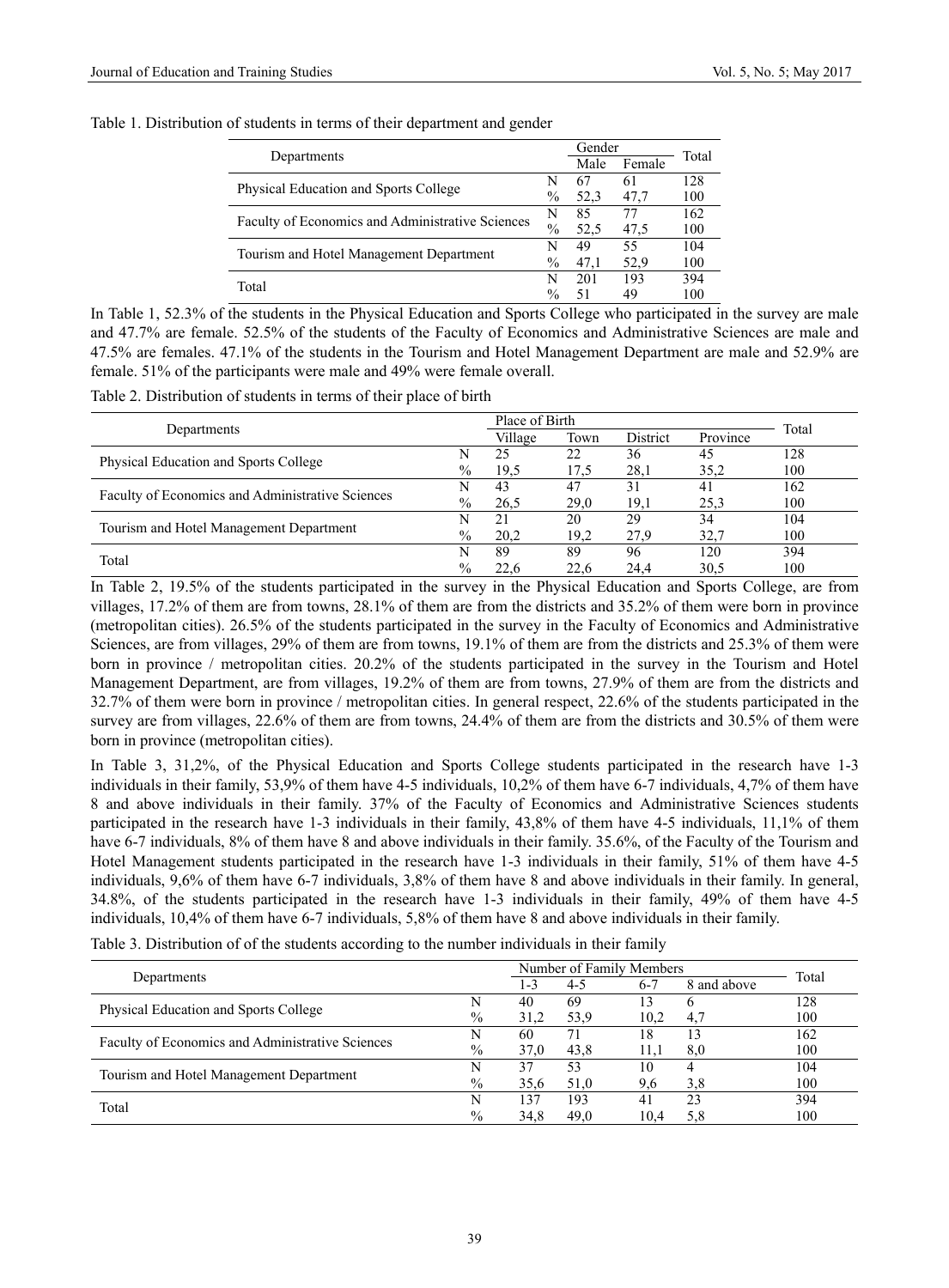Table 4. Relationship between gender of students and problem solving skills

| Gender   | N   |        |       |          |          |
|----------|-----|--------|-------|----------|----------|
| Male     | 201 | 107,33 | 16,66 | $-3,693$ | $0.034*$ |
| Female   | 193 | 111,03 | 17,82 |          |          |
| p < 0.05 |     |        |       |          |          |

In Table 4, the t test was used to determine whether the students' total problem solving averages are significantly different according to the gender variable. It was found that there was a significant difference between problem solving scores and gender variables ( $t = -3.693$ ,  $p < 0.05$ ). When the average of the total points was examined, it was determined that the average of problem solving total scores of male students was lower than the average of total score of female students' problem solving skills and that problem solving skills were determined to be significant in favour of male students.

Table 5. The relationship between students' birth places and problem solving abilities

| Place of Birth |     | х      | SS    |       |       |
|----------------|-----|--------|-------|-------|-------|
| Village        | 89  | 107.10 | 18.22 |       |       |
| Town           | 89  | 107.16 | 15,03 | 0.875 |       |
| District       | 96  | 108,86 | 17.97 |       | 0.341 |
| Province       | 120 | 112.34 | 17.41 |       |       |

In Table 5, one-way ANOVA was used to examine whether the average of problem solving total scores of the students who participated in the research are significantly different according to the place of birth variable. It was found that here was no statistically significant difference between problem solving abilities of students participating in the study  $(p>0.05)$ .

Table 6. The relationship between the number of family members of the students and their problem solving abilities

| Number of Individuals | N   |        | SS    |       |       |
|-----------------------|-----|--------|-------|-------|-------|
| $1 - 3$               | 137 | 108.31 | 16.16 |       |       |
| $4 - 5$               | 193 | 110.03 | 17,83 |       |       |
| $6 - 7$               | 41  | 111.12 | 18.78 | 1,380 | 0.248 |
| 8 and above           | 23  | 109.14 | 17.31 |       |       |

In Table 6, one-way ANOVA was used to examine whether the average of problem solving total scores of the students who participated in the research are significantly different according to the number of family members. It was found that there was no statistically significant difference between the problem solving skills of the students who participated in the research according to the number of family members ( $p$  > 0,05).

Table 7. The comparison of the total scores of the problem-solving skills among the departments

|             | Departments                                             |     |        |       |        |          |                |
|-------------|---------------------------------------------------------|-----|--------|-------|--------|----------|----------------|
|             | <b>Physical Education and Sports College</b>            | 128 | 114.32 | 19 34 |        |          |                |
|             | <b>Faculty of Economics and Administrative Sciences</b> | 162 | 103.62 | 14.24 | 15.922 | $0.000*$ | 1-2<br>$2 - 3$ |
|             | Tourism and Hotel Management Department                 | 104 | 11.36  | 16.72 |        |          |                |
| $\sim$ 0.05 |                                                         |     |        |       |        |          |                |

 $p<0,05$ 

In Table 7, one-way ANOVA was used to investigate whether the average of problem solving total scores of the students who participated in the research are significantly different according to their departments. It was found that there was statistically significant difference between the problem solving abilities of the students who participated in the research  $(p<0.05)$ .

LSD test was used to determine which group have the significant difference. According to the findings of the research, the total score averages of the problem solving skills of the students of the Faculty of Economics and Administrative Sciences are significantly lower than the average of the total scores of the students in Vocational School of Tourism and Hotel Management and there is a significant difference in favor of the students of the Faculty of Economics and Administrative Sciences (p<0,05). The total point average of problem solving skills of the students of the Faculty of Economics and Administrative Sciences is also significantly lower than the average of the total scores of the students of Physical Education and Sports College and there is a significant difference in favor of the students of the Faculty of Economics and Administrative Sciences (p<0,05).

#### **4. Conclusion and Discussion**

According to the results obtained from the researches conducted by the students in Gazi University School of Physical Education and Sports, Faculty of Economics and Administrative Sciences and Tourism and Hotel Management Department to determine the problem solving levels of them, the problem solving abilities of male and female students were found to to have significant differences in favor of male students. In other words, male students perceive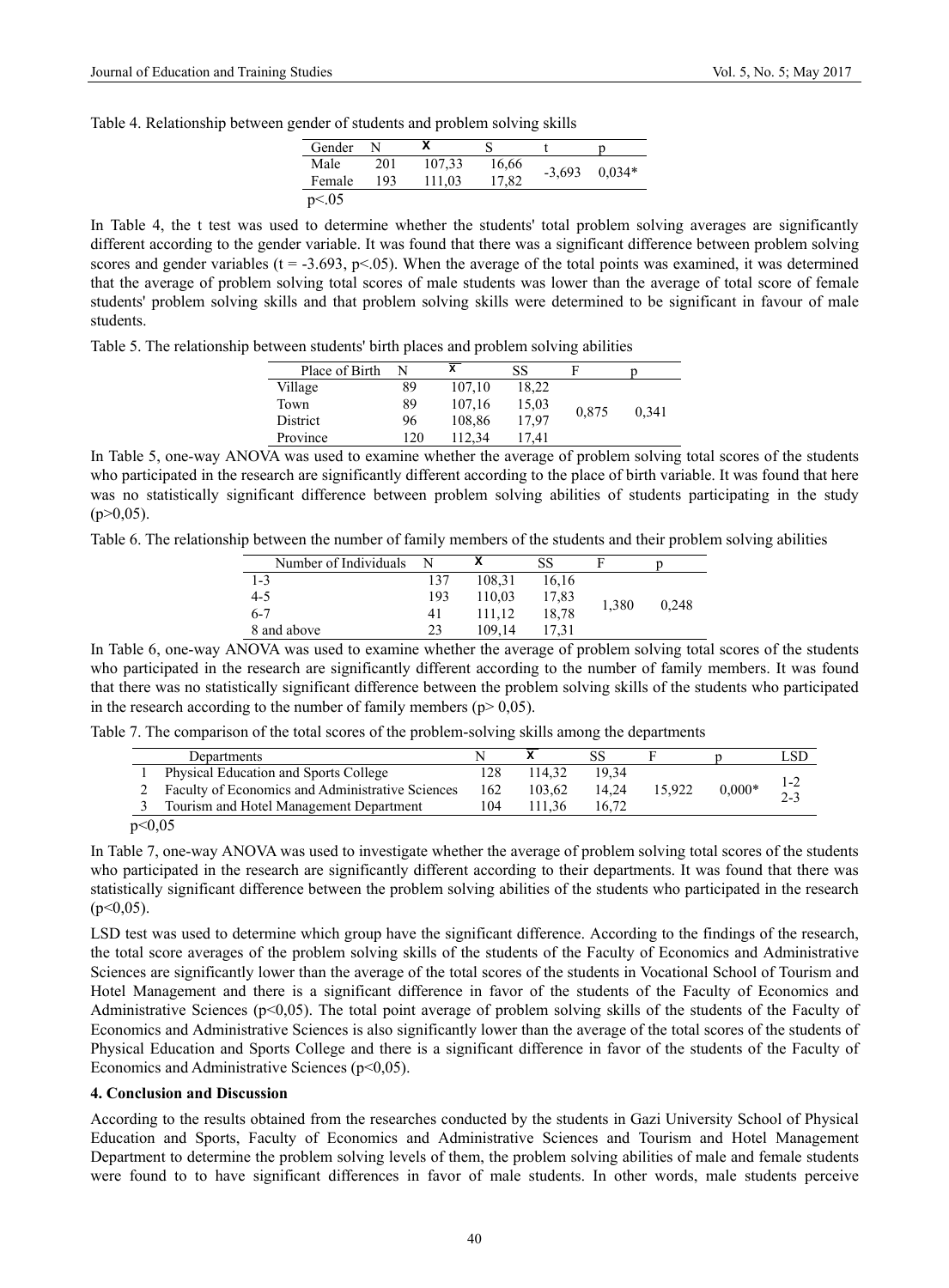themselves more positively compared to female students in terms of problem solving skills. This shows that male students are more rational, insistent, positive and competent with the problems they have encountered. Problem solving involves a series of efforts to get rid of difficulties in order to achieve an aim.

There are studies in the literature showing similarities and differences with the findings obtained from this research. Similarly, Akbağ (2000) found that, in his study conducted to university students, males tend to be more problem-oriented than females in terms of problem-focused coping styles. On the other hand, it was found that found that male students' problem-solving skills were higher than their female counterparts in the studies of Çelikkaleli & Gündüz (2010) and Korkut (2002)'s researches about the adolescents, Bezci (2010)'s research regarding on taekwondo coaches, Genç & Kalafat (2007)'s research on teacher candidates Türkçapar (2009) with Kuru & Karabulut (2009)' researches regarding students in School of Physical Education and Sports department. Similarly, it was also found that found that male students' problem-solving skills were higher than their female counterparts in the studies of İnel, Evrekli & Türkmen (2011)'s research on the teacher candidates in Primary School Teaching Department, Aylar & Aksin (2011)'s research on the teacher candidates in Social Sciences Teaching Department, Yavuz, Arslan & Gülten (2010)'s research regarding in the teacher candidates in Primary School Teaching Department and Social Sciences Teaching Department.

In addition, Pulur, Karabulut & Koç (2012) found that the problem solving skills of males in swimming and track and field branches were higher than those of female athletes in their study of problem-solving skills of senior collegiate athletes in different disciplines. This indicates that male athletes have a higher problem solving skill than girls in problem solving. In addition, researchers also point out that male sportsmans engaged in swimming and athletics have higher problem solving skills than other sportsmans when their scores are generally evaluated.

Another reason for the fact that female students who attend university tend to have a negative tendency of approaching toward problems may be due to the reason that female university students more focus on the unreasonable thoughts than male university students (Bilge & Arslan, 2001). On the other hand, Tamres, Janicki & Helgeson (2002) found that girls had higher problem-solving skills than boys. Similarly, it was found that the problem-solving skills of women are higher than men in the researches of Katkat (2003) and Arlı, Altunay & Yalçınkaya (2011) on the teacher candidates, the research of İnce & Şen (2006) with basketball players, the research of Keskin & Yıldırım (2008) by university students, the research of Şara (2012) with primary school teachers. Küçükkaragöz, Deniş, Ersoy & Karataş (2009) found that male teacher candidates' problem solving skills were higher than female teacher candidates, although there was no significant difference between them. Kuloğlu & Arı (2014) found that there was no a significant difference between male and female teacher candidates in terms of their problem-solving abilities, but problem-solving skills of males were higher than females. The contradiction of this research result with the research results mentioned before may be due to differences in sample groups.

There was no significant difference between problem-solving abilities of students with their birth place whether it was a village, a town or a district. The reason why there was no significant difference between the place of birth variable and problem solving skills might be due to changes in our social structure. For a long time the social structure in our country has undergone great changes. It is known that large migrations took place in cities from rural regions as a natural consequence of industrialization. As a result of these migrations, even though the place of birth is village-town-district, most of the students spend their lives in large cities. It can be seen that there is a similarity among the students in terms of their social life. This may have brought about homogeneity in terms of problem-solving skills between a student born in a village and a student born in a big city. In addition, it seems that the fact that transportation and mass media can reach the farthest regions might have contributed to this situation. Today, means of transport have developed and communication has become widespread. It is now easily accessible from the most remote villages. Those living in rural areas can benefit from mass media. In this sense, there is no difference between a person whose birthplace is in rural areas and a person whose birthplase is in urban areas in terms of reaching and acquiring information. At the same time, the differences about encountering with stimulants disappeared. Thus, regardless of the place of birth, it can be said that today's students are similar to each other in terms of problem-solving skills.

In the literature, it was also seen that there were researches which didn't support the result of this research. In the study conducted by Başar (2011) on nurses and nursing students, problem-solving abilities of students who spent most of their childhood in districts were higher than problem-solving abilities of students who spend most of their childhood in cities.

Similarly, Topal (2011) research has shown that the majority of students who spend their lives in big cities are more persistent and tenacious than those who live in the village. It is predicted that the reason why the results of the mentioned studies differ from the results of our research is due to the differences in sample groups. It is observed that there is no relationship between students' birth places and problem solving abilities in the context of accessible resources. This supports the findings of our research to a large extent, with the exception of the results of Başar (2011).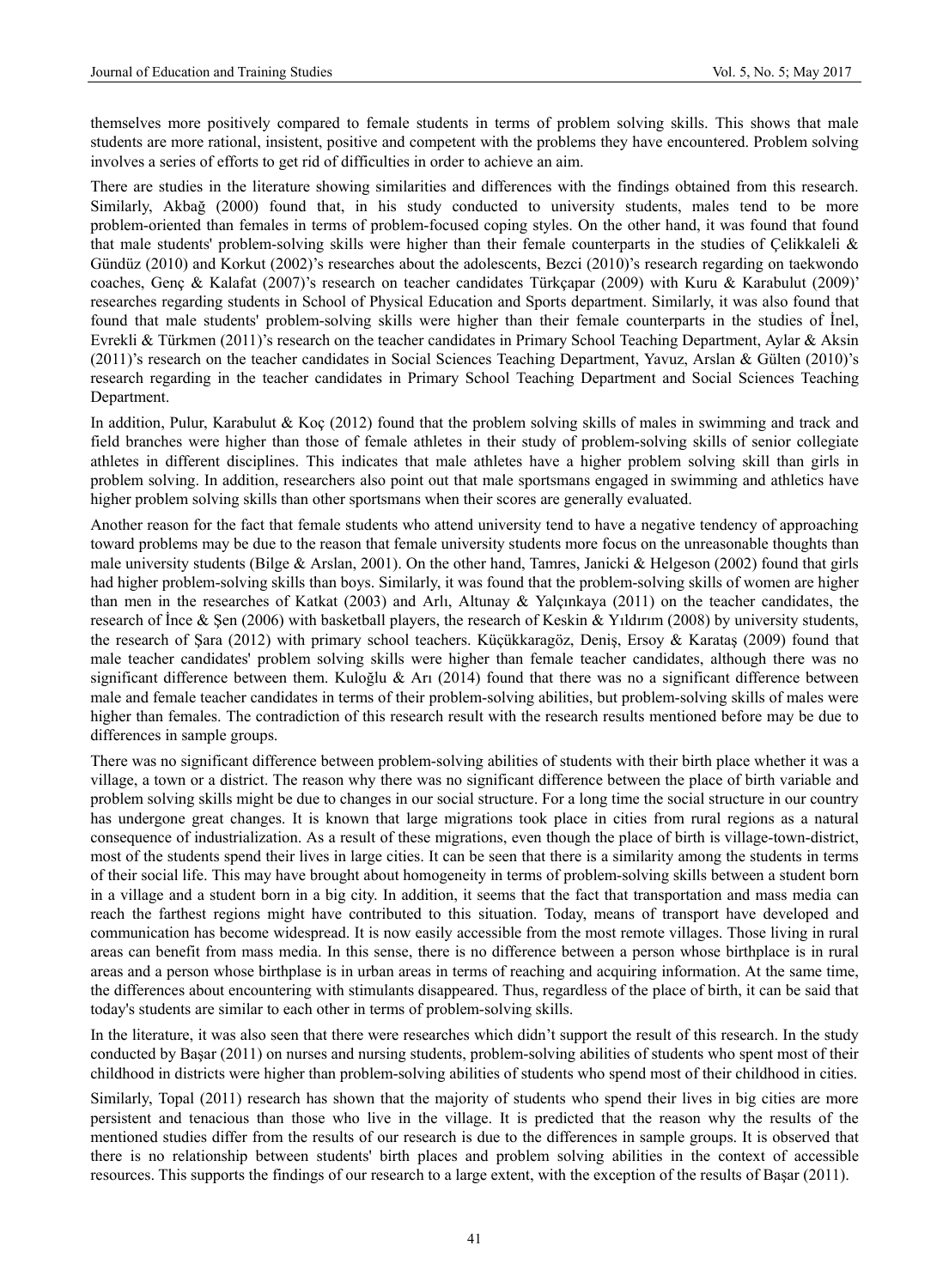It was found that there was no significant difference between the number of family members whether they are 1-3, 4-5, 6-7 and 8 and the problem-solving abilities of the students. It was found that researches supporting the findings of our research in the literature. There was no significant difference between the number of family members the problem-solving abilities of the students in the research conducted by Başar (2011) and by Elkin & Karadağlı (2015) with university students and by Çağlayan, Taşgın & Yıldız (2008) with sports high school students.

Some of the research findings related to the subject are different from our findings. In Çilingir (2006)'s research, it is concluded that there is a significant relationship between the number of siblings and problem-solving skills. Similarly, Dalkılıç (2006) found a significant relationship between the number of siblings and problem-solving skills in his research on adolescents. It is seen that the two researches carried out at the high school level. It is known that adolescent students and university students show different developmental characteristics and exhibit different approaches to events and events. Moreover, according to Taylan (1990), the factors affecting the solution of the problem are the development and maturity level. In this sense, the contrast between these two research findings and our research findings may be due to age differences in the sample groups.

There is a significant difference between the problem-solving skills of the students in the School of Economics and Administrative Sciences, the Department of Tourism and Hotel Management and the School of Physical Education and Sports. In terms of problem solving skills, the Faculty of Economics and Administrative Sciences students perceive themselves more positively than the students of Tourism and Hotel Management and the School of Physical Education and Sports. Physical Education and Sports College students are at the last place in terms of problem solving skills.

Some related research results are different from the results of our research. It was found that there was a significant relationship among the studies of Çam & Tümkaya (2006), Elkin & Karadağlı (2015) with university students, the study of Çevik & Özmaden (2013) with music and physical education teacher candidates, the research of Kırılmazkaya (2010) with elementary science and class teacher candidates, the research of Aylar & Aksin 2011) with teacher candidates in social studies, the research of Bayrak, İnan & Kartal (2015) with teacher candidates for physical education and elementary schools. It can be argued that the difference between the results of this study with the studies in the literature are caused by the differences in the sample groups.

According to the results of the research, the students of the Faculty of Economics and Administrative Sciences perceive themselves more positively than the students of the Department of Tourism and Hotel Management and the School of Physical Education and Sports in terms of problem solving skills. Despite being in the same university, the differentiation of pupils in different faculties in terms of problem-solving skills may be due to the instructional program implemented in schools. Differences in faculties 'compulsory and elective courses may also be reflected in students' problem-solving skills. Lectures of the Faculty of Economics and Administrative Sciences may be more instructive in terms of problem-solving skills than other faculty courses. According to Senemoğlu (2004), the solution of problems requires interdisciplinary knowledge, multi-faceted thinking and creativity. In this sense, the Faculty of Economics and Administrative Sciences may have improved the characteristics of the students with its instructional program. Many researches show that problem-solving skills can be learned and educated (Korkut, 2002; Altunçekiç, Yaman & Koray, 2005; Türnüklü & Yeşildere, 2005; Genç & Kalafat, 2007; Yıldırım & Yalçın, 2008). The fact that the physical education students are at a lower level of problem solving skills than the other faculty students may also be due to the content of the program. The fact that there are lessons that require more physical participation than the other faculties may have created this disparity in the way that students tend to concentrate on sporting activities during school hours.

As a result, in this study; male students in the sample group were found to perceive themselves better than female students in terms of problem solving skills. There is no significant relationship between the birthplace and the number of individuals in family of the students with their problem solving skills. Students in the Faculty of Economics and Administrative Sciences students, Tourism and Hotel Management are more effective than Physical Education and Sports College students in terms of problem solving skills.

In parallel with these results, the recommedations can be given below for further researches;

Scientific studies revealed that the sport contributes to both physical and psychological health of people. At the same time, regular sports life is expected to have a positive effect on the individual's problem-solving skills. For this reason, the curriculum of the School of Physical Education and Sports should be designed to improve students' problem solving skills.

Further subsequent researches on both field, vocational and general cultural courses should be undertaken and diverse strategies and methods should be used to enhance students' learning. In this way, students can improve problem solving capacities.

It should be tried to find solutions why the students perceive themselves as inadequate in terms of problem solving skill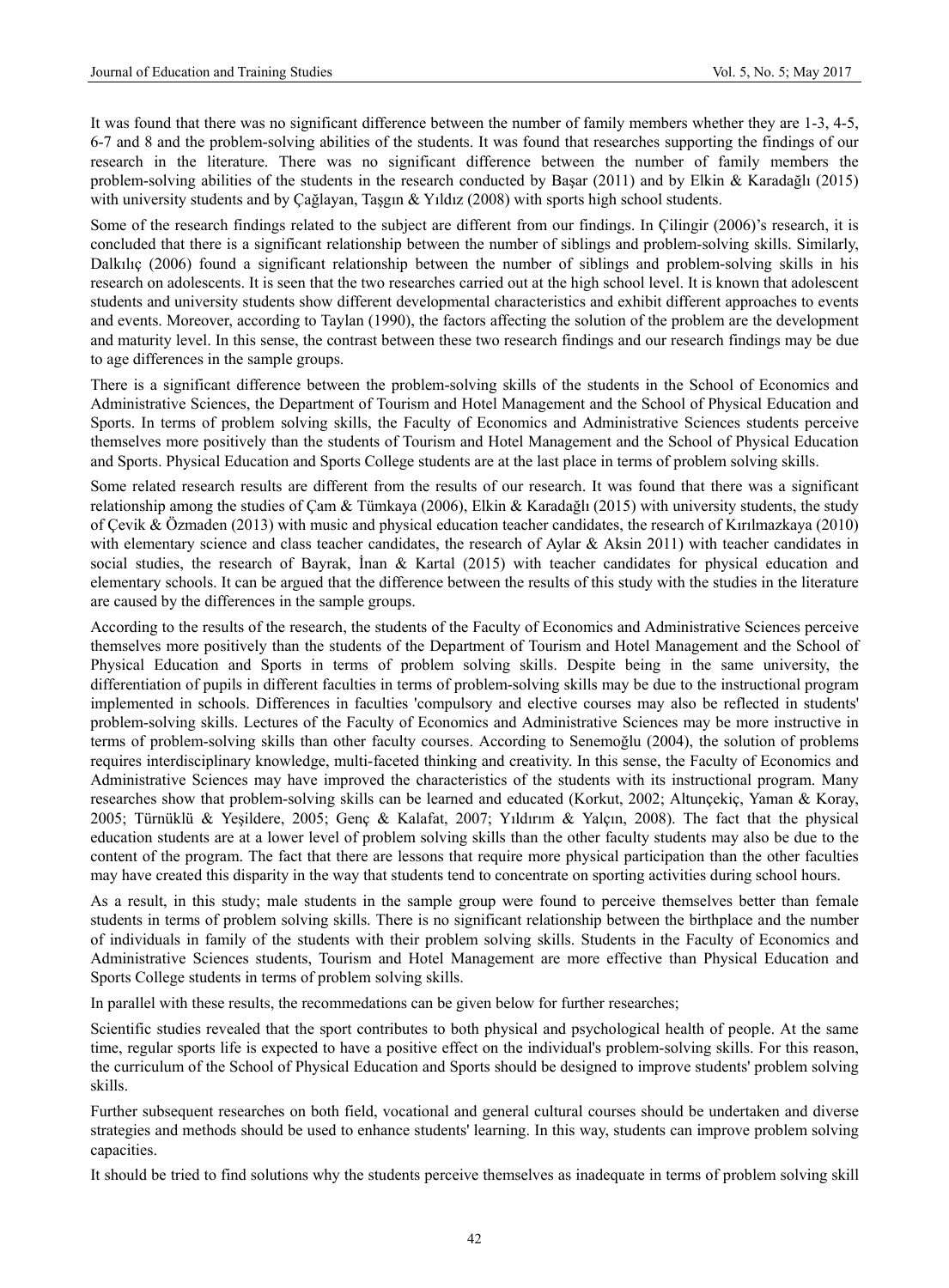by finding out the groups with low or high level of problem solving skill among the students of Physical Education and Sports School to find out by qualitative researches.

It is suggested that quantitative and qualitative researches should be done with the students of Physical Education and Sports College in order to determine the problem solving skills and the different factors affecting them.

The lack of longitudinal design of this research can be considered as a weakness of the study. For this reason, it is recommended to monitor the same student group longitudinally and to compare the results with schools with different educational models.

#### **References**

- Akbağ, M. (2000). An investigation of the coping styles of the university students in terms of negative automatic thoughts, ego states ain transactional analysis and other variables. (Doctorate Thesis). Marmara University, Istanbul, Turkey.
- Altunçekiç, A., Yaman, S., & Koray, Ö. (2005). A research on teacher candidates' self-efficacy beliefs and problem-solving skills (Kastamonu province sample). *Kastamonu Education Journal, 13*(1), 93-102.
- Arlı, D., Altunay, E., & Yalçınkaya, M. (2011). The relationship of emotional intelligence, problem solving and academic success of pre-service teachers. *Academic View Journal, 25,* 1-23.
- Aylar, F., & Aksin, A. (2011). The research on self-efficiency belief level and problem solving skills of social studies pre-service teachers (Amasya sample). *Ahi Evran University Journal of Education, 12*(3), 299-313.
- Başar, G. (2011). The assesment of problem solving and communication skills of nurses and nursing students. (Master's Thesis). Istanbul Science University, Istanbul, Turkey.
- Başer, E. (1986). *Applied Sports Psychology*. Bağırgan Publisher, Ankara.
- Bayrak, E., İnan, H., & Kartal, M. (2015). Examining problem solving skills of prospective students who studying in school of physical education class and sports and school teaching class. *The Journal of Social Science, 2*(5), 308-317.
- Bezci, Ş. (2010). An examination of the relationship between Taekwondo coaches' ability to cope with stress and problem solving skills. (Doctorate Thesis). Gazi University, Ankara, Turkey.
- Bilen, M. (1999). *Instruction From Planning To Production.* Anı Publisher, Ankara.
- Bilge, F., & Arslan, A. (2001). Non-rational thought levels should assess problem skills of different university students. *Turkish Psychological Counseling and Guidance, 2*(13), 7-18.
- Bozkurt, N., Serin, O., & Erman, B. (2004). A comparative analysis of communication skills, problem solving and audit focus levels of elementary school primary level teachers. 7<sup>th</sup> Educational Science Congress Book, 2, 2373-2393.
- Çağlayan, H. S., Taşgın, Ö., & Yıldız, Ö. (2008). Examination of problem solving skills of high school students in terms of various variables. *Niğde University Journal of Physical Education and Sport Sciences, 2*(1), 62-77.
- Çam, S., & Tümkaya, S. (2006). University students' interpersonal problem solving. *The Journal of Cukurova University Social Sciences Institute, 15*(2), 119-132.
- Çelikkaleli, Ö., & Gündüz, B. (2010). Problem solving and self-efficacy beliefs on adolescece. *Journal of Social Sciences Institute, 19*(2), 361-377.
- Çevik, D. B., & Özmaden, M. (2013). Problem solving skills of preservice teachers. *Journal of Research in Education and Teaching, 2*(3), 270-275.
- Çilingir, A. (2006). The comparison between high school and high school of science students' social and problem solving skills. (Master's Thesis). Ataturk University, Erzurum, Turkey.
- Corner, M. (2004). Task characteristics and performance in interpersonal cognitive problem solving. *The Journal of Psychology, 138*(2), 185-191. https://doi.org/10.3200/JRLP.138.2.185-192
- Cüceloğlu, D. (2004). *The Human and His Behaviour.* Remzi Publisher, İstanbul.
- Dalkılıç, M. (2006). Examination of perceived problem solving and communication skills of high school students in relation to parents and adolescents according to some variables. (Master's Thesis). Ege University, İzmir, Turkey.
- Demirel, Ö. (1994). *General Instruction Methods.* Usem Publisher, Ankara.
- Elkin, N., & Karadağlı, F. (2015). Evaluation of university students problem solving skills. *Adıyaman University Journal of Health Science, 1*(1), 1-8.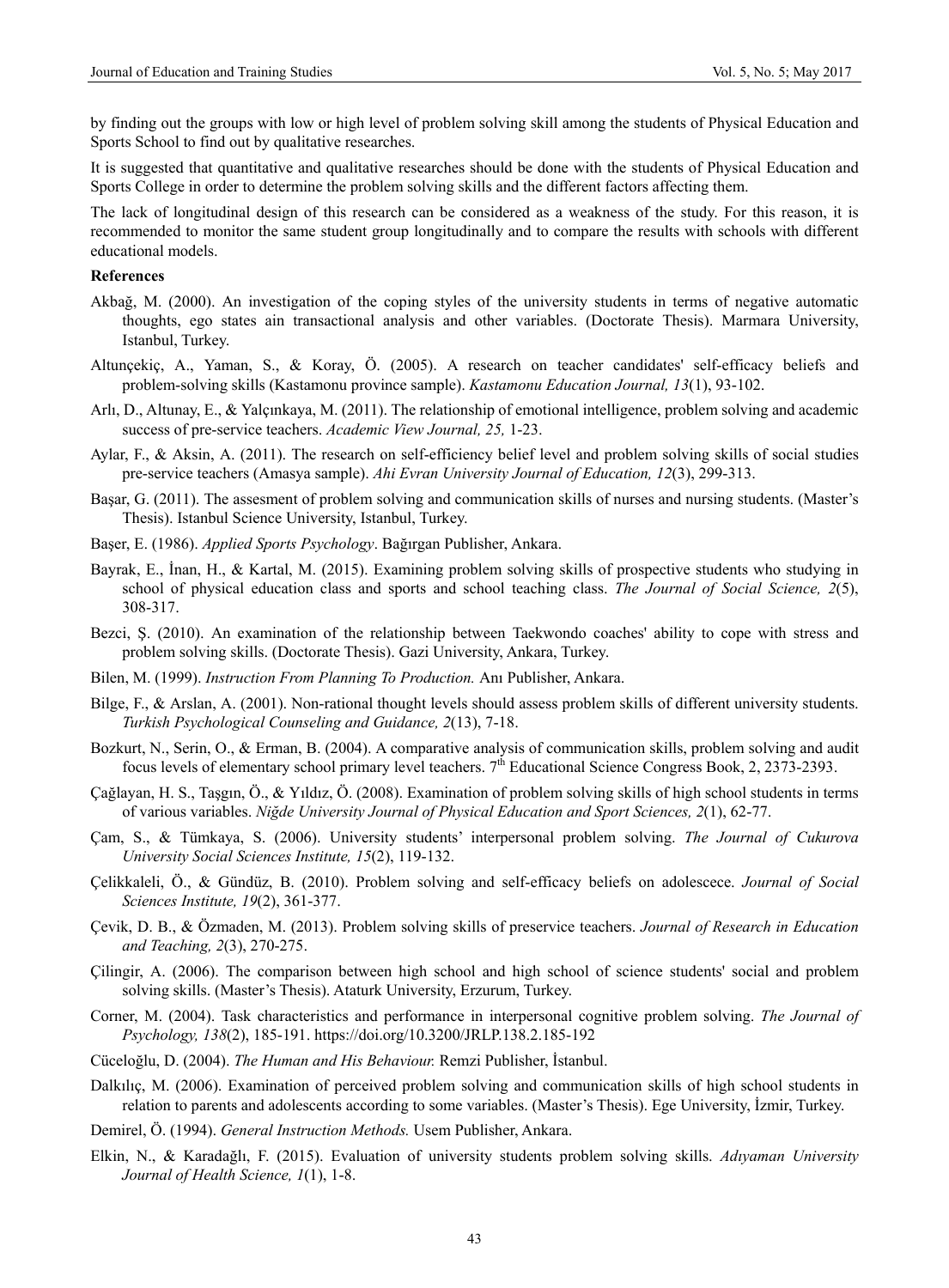- Genç, S. Z., & Kalafat, T. (2007). The research on evaluation of prospective teachers' democratic attitudes and problem solving skills according as different variables. *Pamukkale University Education Faculty Journal, 2*(22), 10-22.
- Germi, H., & Sunay, H. (2006). Evaluation of problem-solving skills of sports managers working in youth and sports general directorate. 9<sup>th</sup> International Sports Science Congress, Muğla.
- Güven, A., & Akyüz, M. Y. (2001). Teacher candidates' views on communication and problem solving skills. *Ege Education Journal, 1*(1), 13-22.
- Heppner, P. P., & Petersen, C. H. (1982). The development and implications of a personal problem solving inventory. *Journal of Counseling Psychology, 29,* 66-79. https://doi.org/10.1037/0022-0167.29.1.66
- İnce, G., & Şen, C. (2006). Determination of the problem-solving skills of players in basketball league in Adana. *Spormetre Journal Of Physical Education and Sport Sciences, 4*(1), 5-10.
- İnel, D., Evrekli, E., & Türkmen, L. (2011). Researching of pre-service elementary teachers' problem solving skills. *Pamukkale University Education Faculty Journal, 29*(1), 167-178.
- Karasar, N. (2000). *Scientific Research Method*. Nobel Publisher, Ankara.
- Katkat, D. (2003). Comparison of problem solving skills of teacher candidates in terms of gender and field. *Journal of Gazi Physical Education and Sport Sciences, 8*(3), 11-18.
- Keleş, O. B. (2000). Relationship between problem solving and locus of control of educational administrators. (Doctorate Thesis). Ankara University, Ankara, Turkey.
- Keskin, G., & Yıldırım, G. Ö. (2008). The evaluation of university students in terms of problem solving, autonomy, multiple intelligences based on constructive approach norms. *Journal of Inonu University Education Faculty, 9*(16), 67-88.
- Kırılmazkaya, G. (2010). The comparison between science and class of candidate teachers social and problem solving skills. (Master's Thesis). Fırat University, Elazığ, Turkey.
- Kolayiş, H., Turan, H., & Ulusoy, Y. O. (2012). Comparison of problem-solving disposition of students in physical education teacher and psychological counseling and guidance. *Procedia Social and Behavioral Science, 46,* 1939-1942. https://doi.org/10.1016/j.sbspro.2012.05.407
- Korkut, F. (2002). Problem solving skills of high school students. *Hacettepe University Journal of Education, 22,* 177-184.
- Küçükkaragöz, H., Deniş, H., Ersoy, E., & Karataş, E. (2009). An investigation into primary level mathematics, science and Turkish teacher candidates' learning styles and problem solving skills. 1<sup>th</sup> International Education Research Congress, Çanakkale.
- Kuloğlu, A., & Arı, Ü. (2014). Examination of science and technology teacher candidates' problem solving skills in terms of some variables. *Kilis 7 Aralık University Social Sciences Journal, 4*(8), 95-109.
- Kuru, E., & Karabulut, E. O. (2009). Analysis of problem solving skills of school of physical education and sports students taking or not taking rhythm training and dance lesson in terms of various variables. *Gazi Education Faculty Journal, 29*(2), 441-458.
- Miller, M., & Nunn, G. D. (2001). *Using Group Discussions to Improve Social Problem-Solving and Learning.* Education (Chula Vista, Calif), *121*, 470-475.
- Ocak, G., & Eğmir, E. (2014). Investigation of pre service teachers' problem solving skills in terms of different variables. *Asian Journal of Instruction, 2*(1), 27-45.
- Öztürk, M., Sayar, K., Uhurad, I., & Tüzün, Ü. (2005). The prevalence of social phobia in mothers of social phobic children. *Bulletin of Clinical Psychopharmacology, 15,* 60-64.
- Pulur, A., Karabulut, E. O., & Koç, H. (2012). A review of the problem-solving skills of high level collegiate athletes from different branches. *Spormetre Journal Of Physical Education and Sport Sciences, 5*(1), 1-6.
- Şahin, F., & Özbay, Y. (2003). Examining the relationship between problem areas, problematic levels, problem solving skills and help seeking behaviors of university students.  $7<sup>th</sup>$  National Congress of Counseling and Guidance, Malatya.
- Şara, P. (2012). A study on primary school candidate teachers' learning and study strategies, problem solving skills and locus of control in terms of various variables. (Doctorate Thesis). Dokuz Eylül University, Izmir, Turkey.
- Saracaloğlu, A. S., Serin, O., & Bozkurt, N. (2005). Examination of the level of problem solving and supervision of